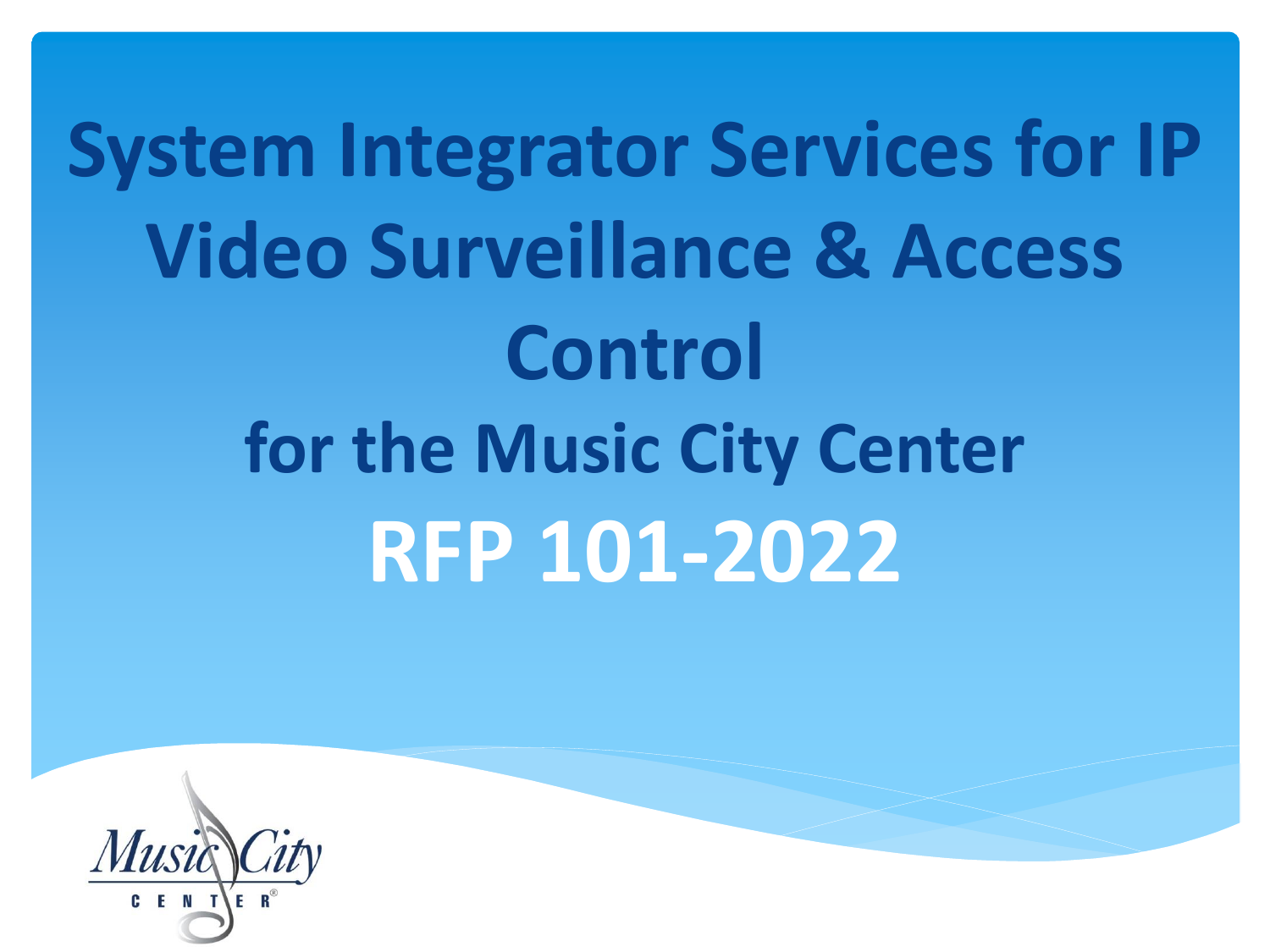# **BEFORE WE BEGIN…**

- Please sign-in
- Why are we here?
- Questions WRITTEN RESPONSES PREVAIL

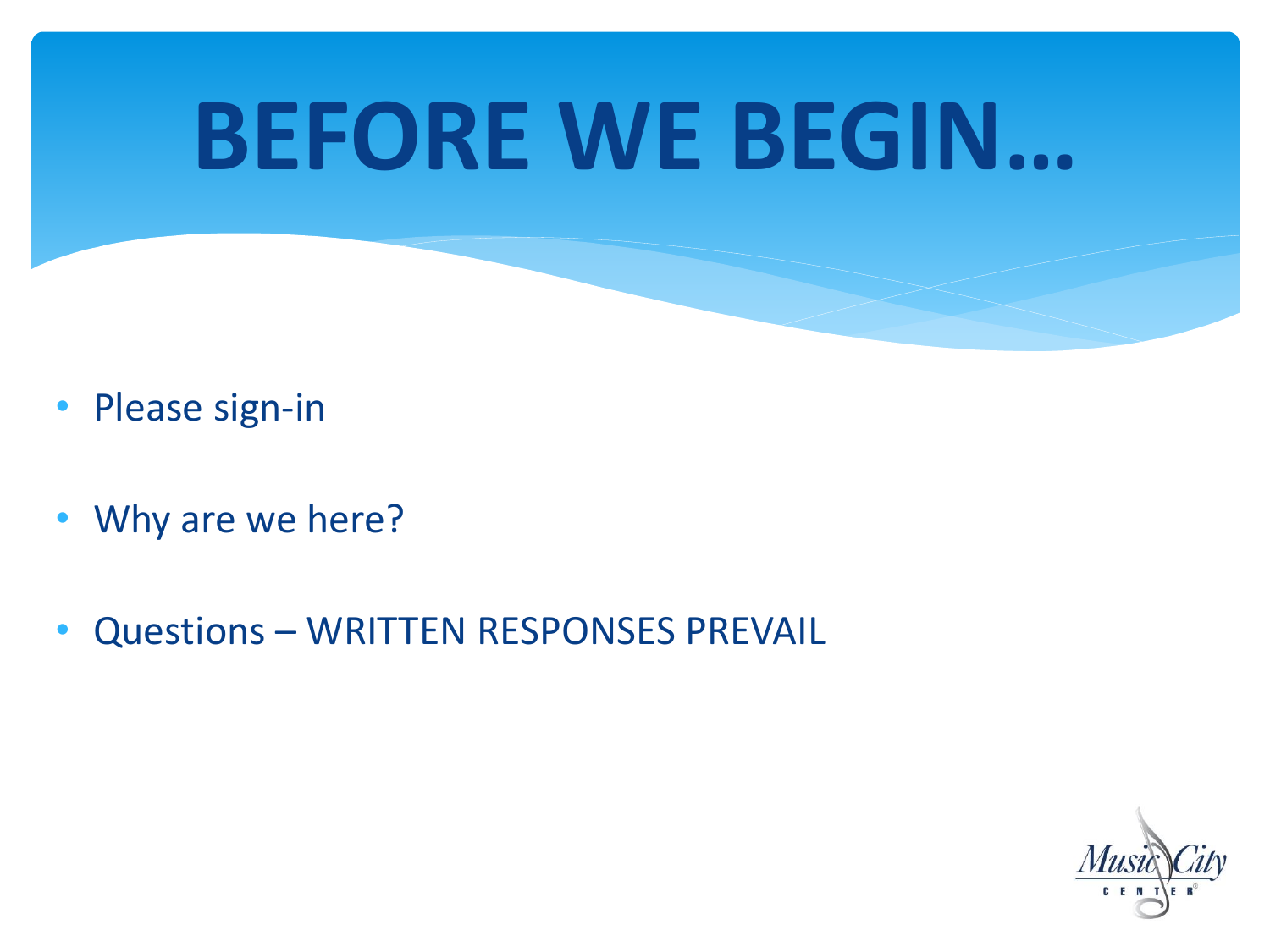## **AGENDA**

- I. Welcome/Introductions
- II. RFP Overview and Highlights
- III. Important Dates
- IV. Submission Requirements
- V. Q & A Session

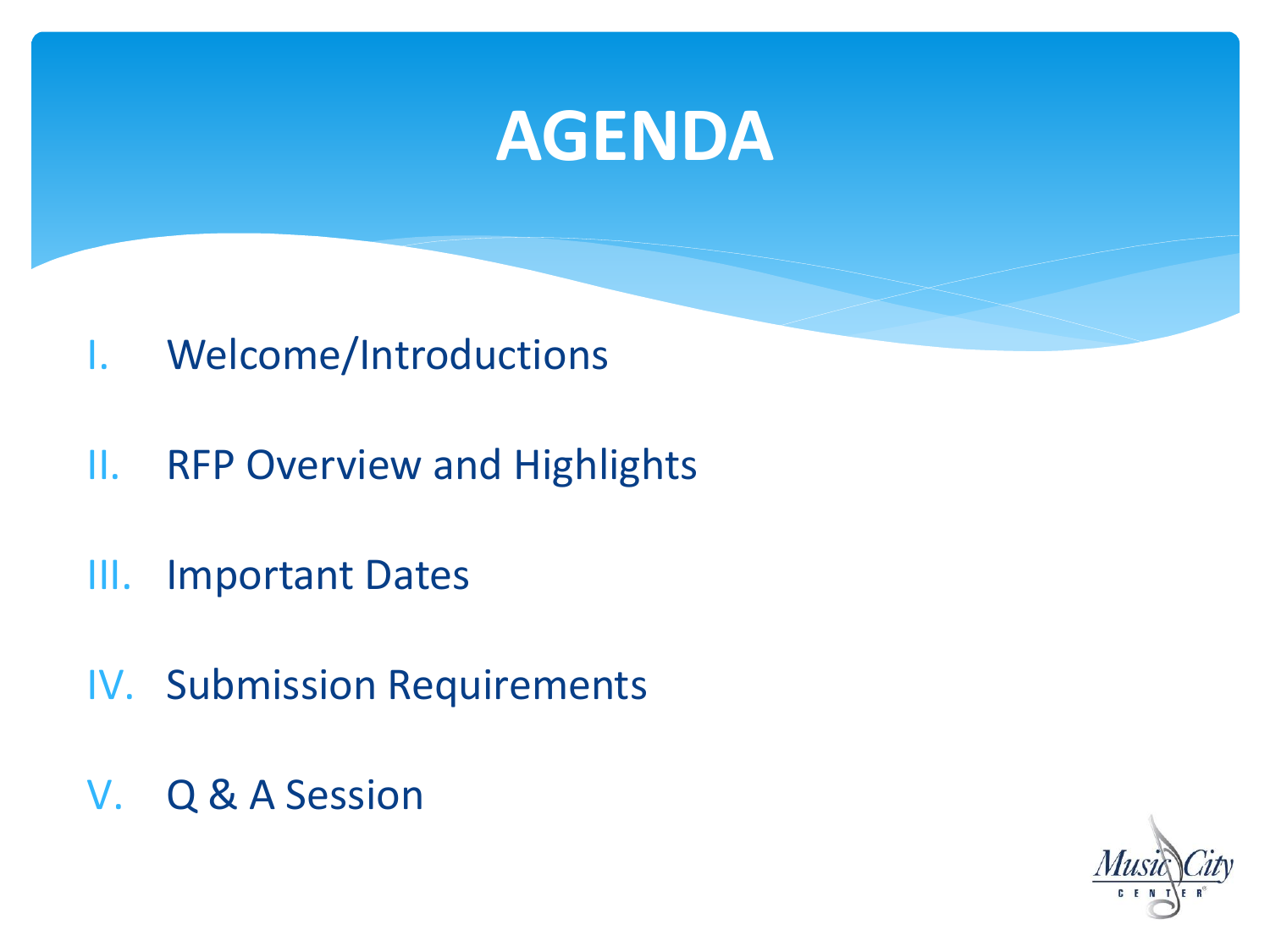# **INTRODUCTIONS**

Jasmine Quattlebaum **Director of Purchasing/DBE**

Melaneice Gibbs **Purchasing/DBE Coordinator**

> Jim Greer **Director of Security**

Elisa Putman **Sr. VP and Chief Operations Officer**

> Eric Blouin **Director of Technology**

Heidi Runion **Director of Finance & Administration**

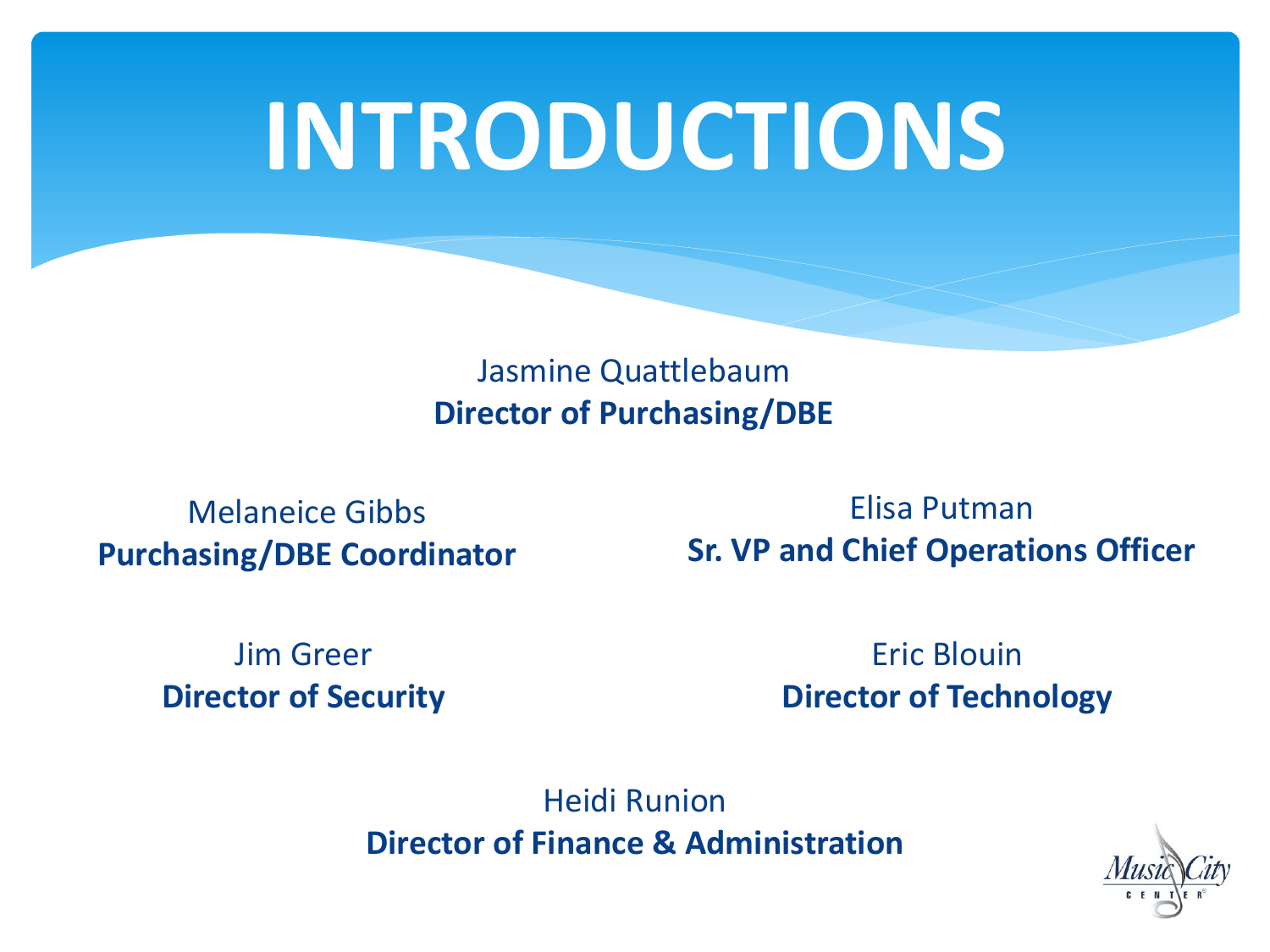The Music City Center is seeking a well-designed and proven security system that has excellent vendor support, rich capabilities, and robust ad hoc reporting tools. It is the intent of the MCC to select an integration firm that will oversee and maintain all elements of the design, build, and implementation of the designed system.

It is the intent of the selected integrator to produce an overall plan to enhance and expand all the MCC Security capabilities to include a phased approach to how the MCC is to proceed with present, future security needs.

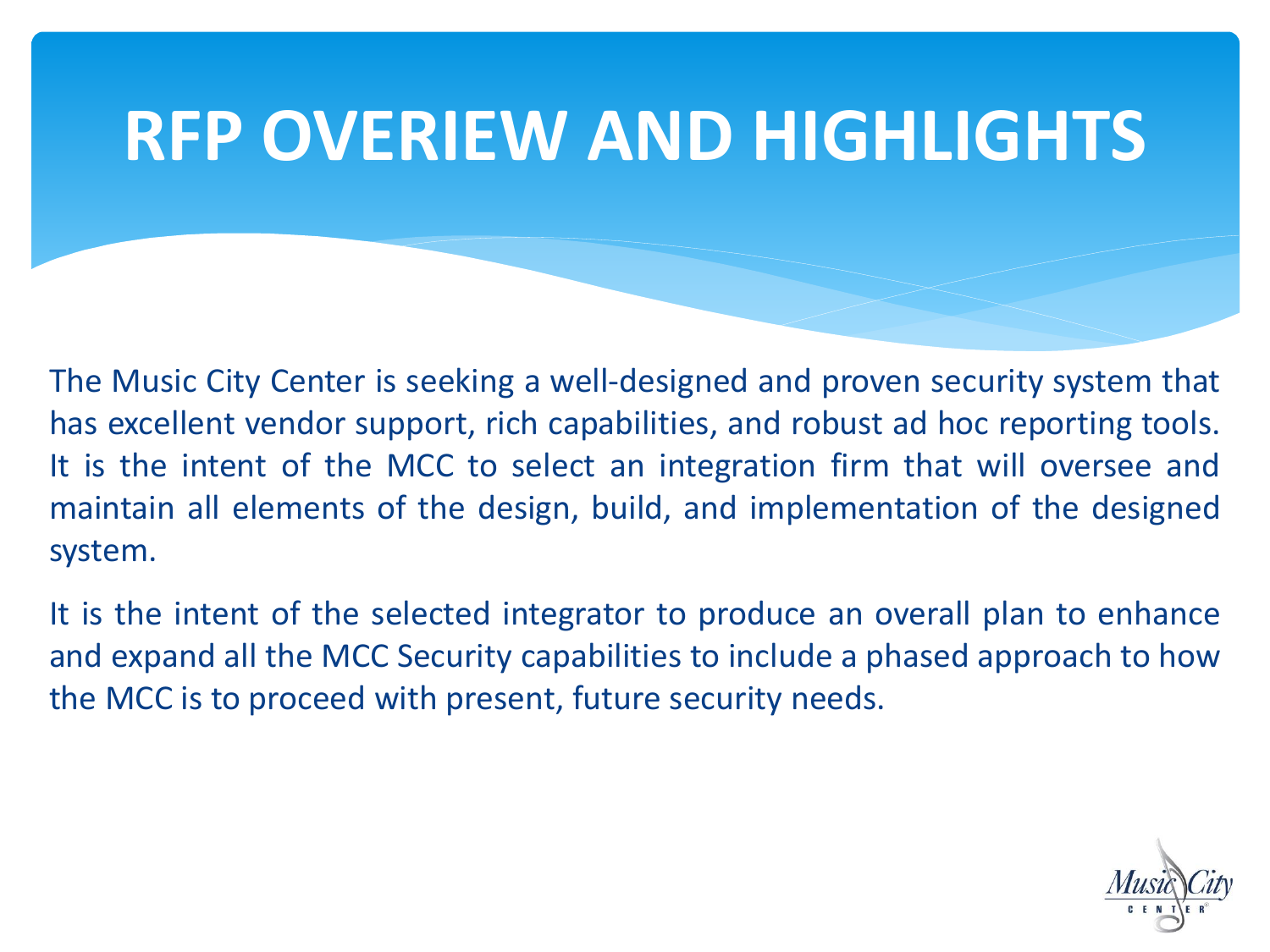#### **Access Control System**

- **Current System**
	- 252 Access controlled doors connected via iStar control panels
	- Current operating system is Software House CCURE 9000

#### • **Future Needs**

- Approximately 100 Additional Proximity controlled doors
- Mapping and integration with CCTV
- Compatible with Wearable & NFC technology
- Parking System Integration (Park Assist)
- Temporary ID and ESCA integration
- Elevator access integration
- Morse watchman key box integration
- Remote access and monitoring capabilities

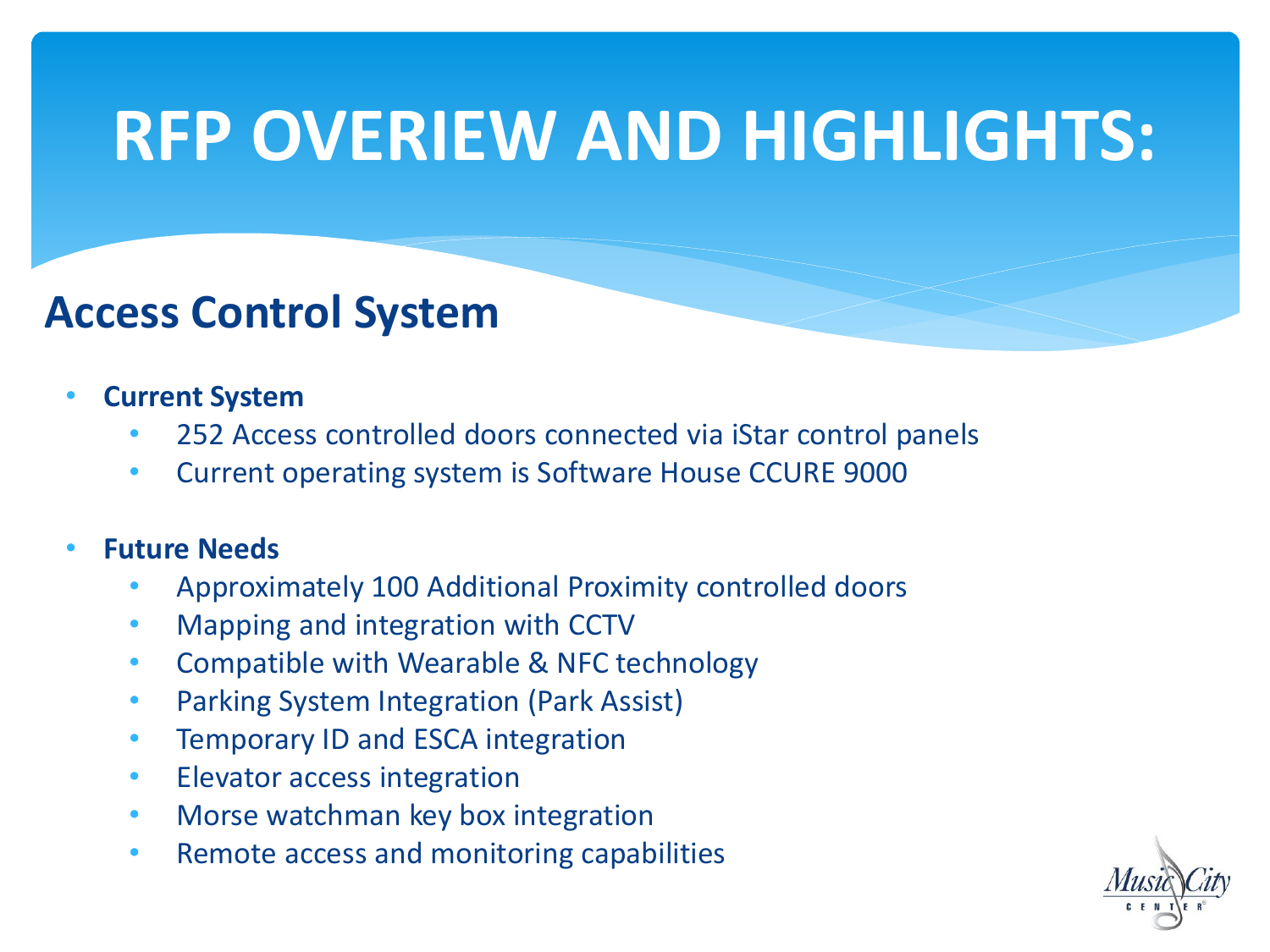#### **IP Video Surveillance System**

- **Current System**
	- 302 IP CCTV cameras of various manufactures, models (Illustra, Axis, Sony)
	- 12 NVR recorders and 1.120 petabytes of storage
	- Video Management system is American Dynamics Victor Video Edge 5.6

#### • **Future Needs**

- Approximately 200 Additional IP cameras
- Object, Facial, and License Plate Recognition
- Weapon detection
- Dwell Time Monitoring
- Capacity monitoring
- Automated Alerts and Reporting
- 60-90 Days of Video Storage
- **Object or Personnel Tracking**
- AI Capabilities
- Integration with Park Assist & Access Control
- Building Mapping
- Remote access and monitoring capabilities

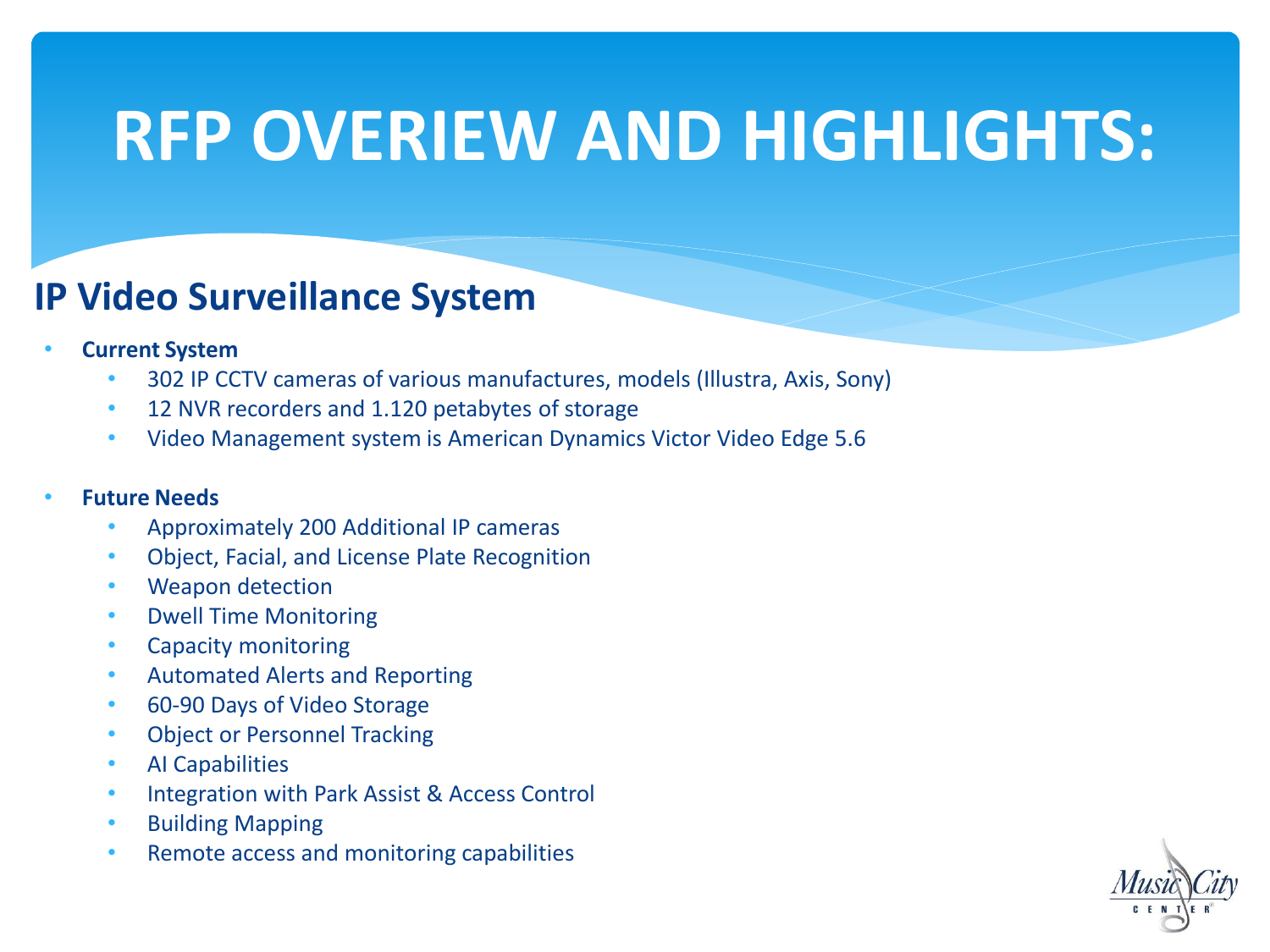#### **Incident Reporting Tool**

#### • **Current Software ISS 24X7**

- Current system does not integrate with existing camera system
- Limited to the number of user licenses
- Limited to 10Gb of storage
- Lost and found module
- Ability to document by image
- Ability to search by time or description
- Guard Tour Module

#### • **Future Needs**

- Tour Scan abilities (RFID, Wireless Capability)
- Lost and found module
- **Security Checkpoint Module**
- Incident Management
- Temporary ID Module
- Must integrate with Access control System
- Robust reporting capabilities
- Remote access and monitoring capabilities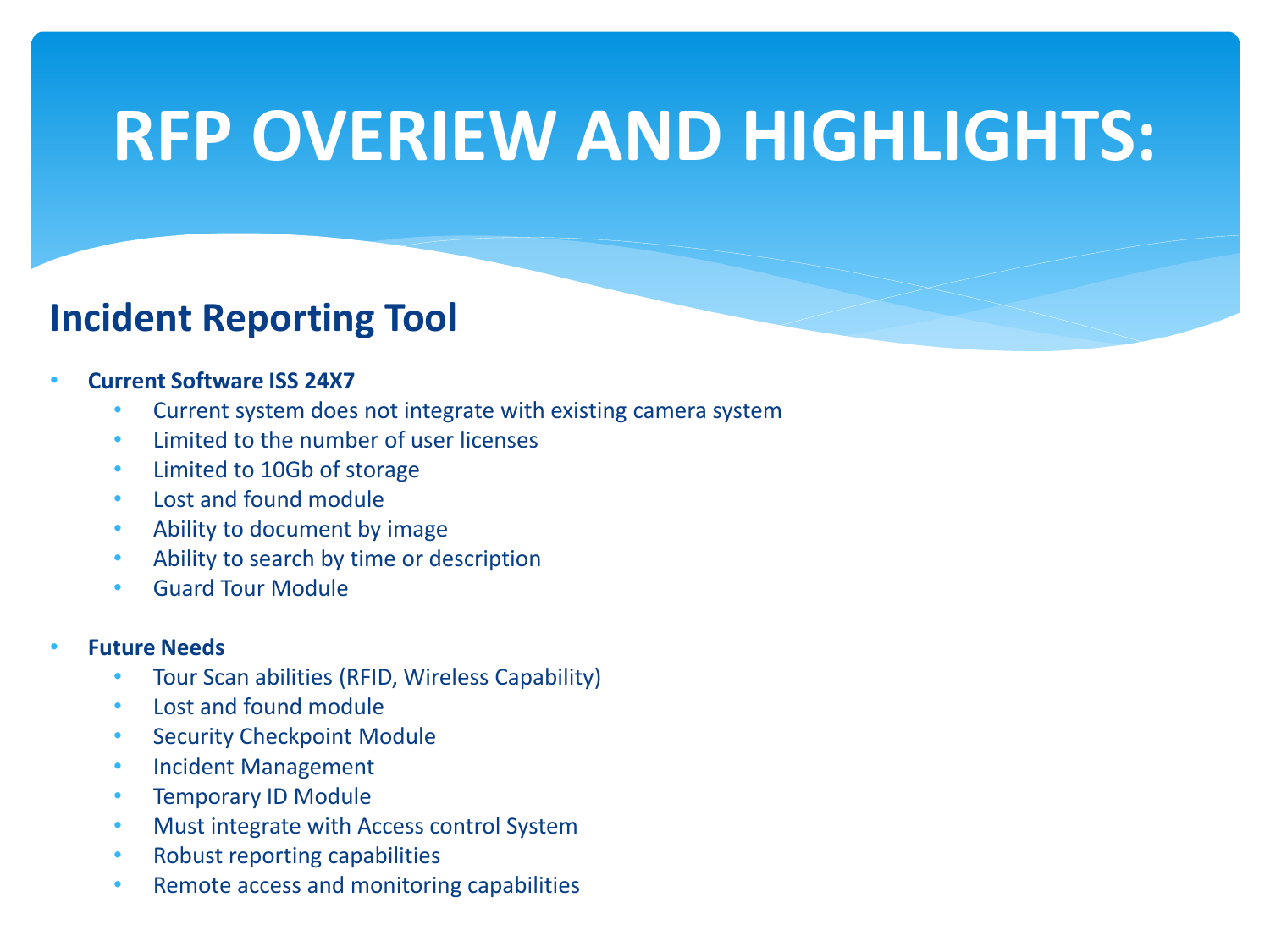#### **Command Center Operations**

#### • **Current System**

- 9 Panel Video Wall
- Access and Video control
- 6 Remote monitoring locations with video and access control
- Morse watchman key box key distribution
- • **Future Needs**
	- Weather Monitoring\ Breaking News Alerts
	- AI Monitoring & Automated Alerting
	- Interactive Video Wall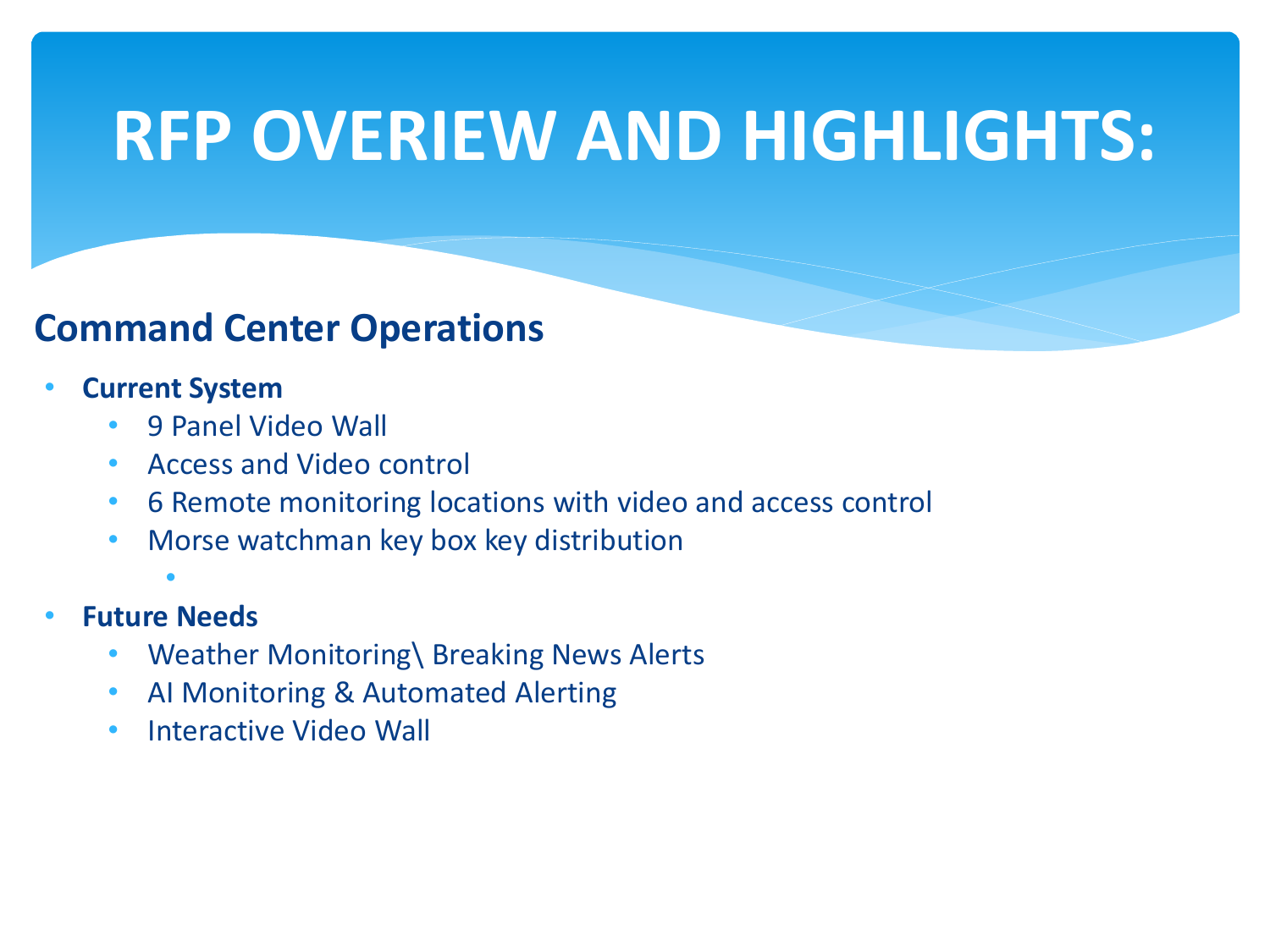#### **Integrator's Responsibilities**

The System Integrator's responsibilities are including but not limited to:

#### **Design Build**

- Evaluate the current IP video surveillance, incident management and access control system(s) and make recommendations to enhance or replace existing systems.
- Integrator will develop and monitor a master build schedule that aligns with MCC business schedule and budget to ensure project implementation needs are met and on schedule.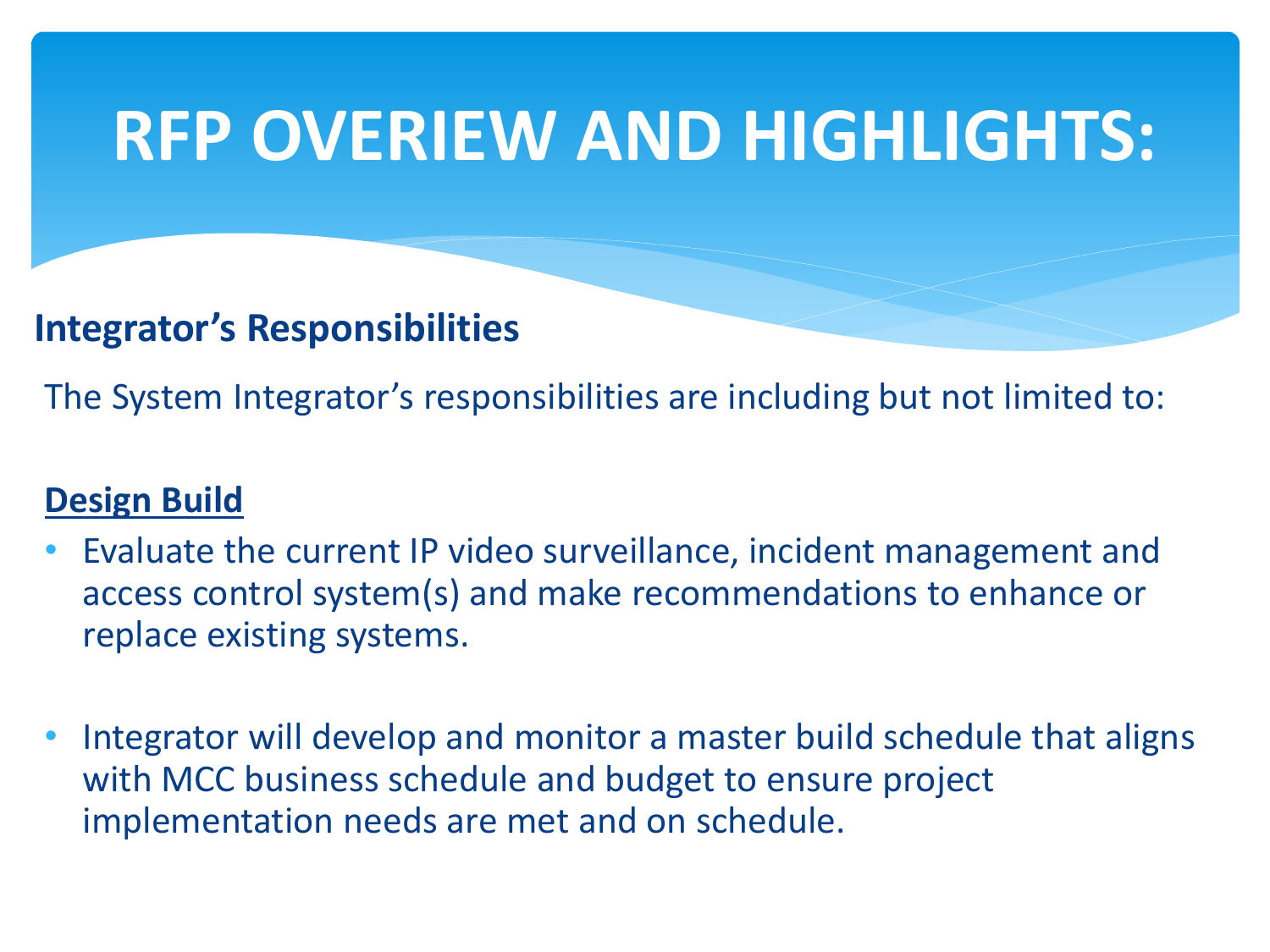#### **Integrator's Responsibilities**

#### **Planning**

- Vendor resources are expected to provide experience and expertise in the area security technologies.
- Planning should include enhancement and expansion of all MCC Security capabilities and include a phased approach to present and future

#### **Purchasing**

Integrator is responsible for procuring various system components including but not limited to servers, cameras, workstations, video walls, recording equipment, door control, cabling, software and other hardware technologies as part of this RFP.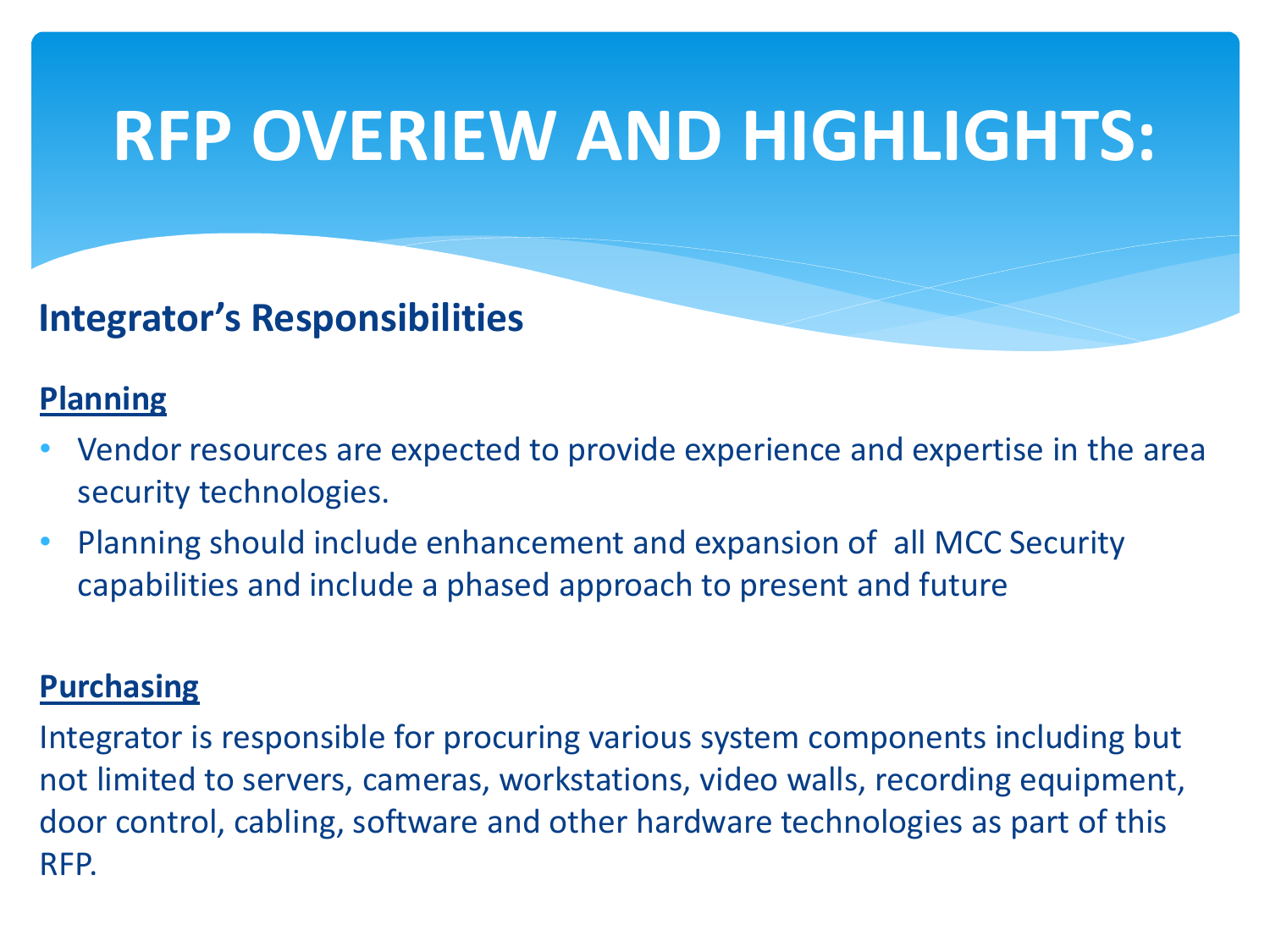#### **Integrator's Responsibilities**

#### **Implementation**

- Provide project management services including development and maintenance of the project work plan, scheduling and work assignments, implementation planning, and project status reporting.
- Install all software required for the application, provide technical assistance on hardware and network configuration as necessary to meet the application specific requirements.
- Provide solutions for interfacing with the Music City Center's network with the final proposed turn-key surveillance system.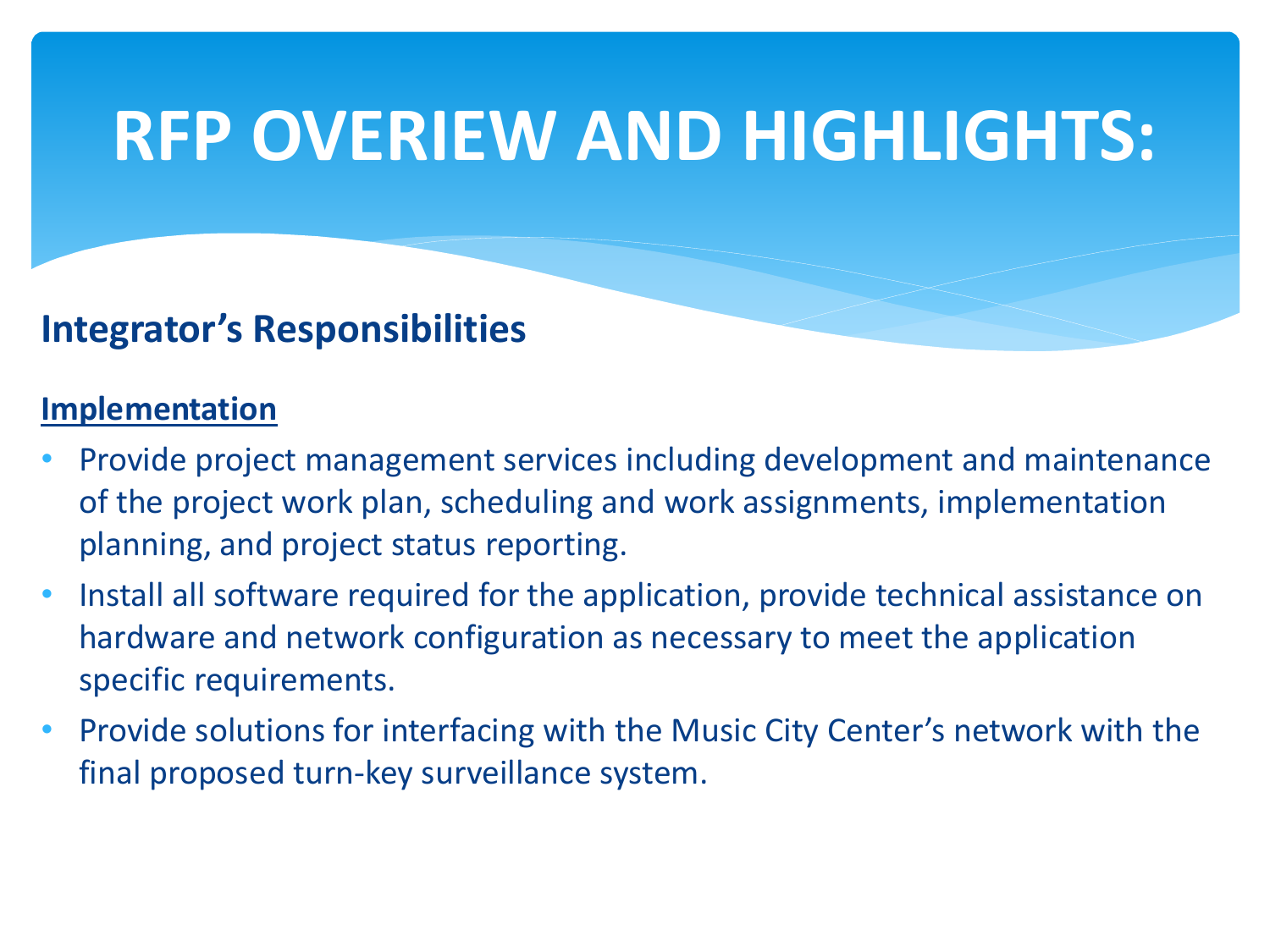#### **Integrator's Responsibilities**

#### **Training**

- Provide a mutually agreed upon number of training hours onsite as well as end user training curriculum.
- Training plan will be in written and video format suitable for ongoing training of MCC staff. All training is expected to take place at the Music City Center's facilities.

#### **Support and Preventative Maintenance**

- Integrator must provide a comprehensive on-going support plan after expiration warranty period.
- Must be able to service and implement exiting, current, and new security technologies
- Must have access to trained technicians capable of supplying all proposed technologies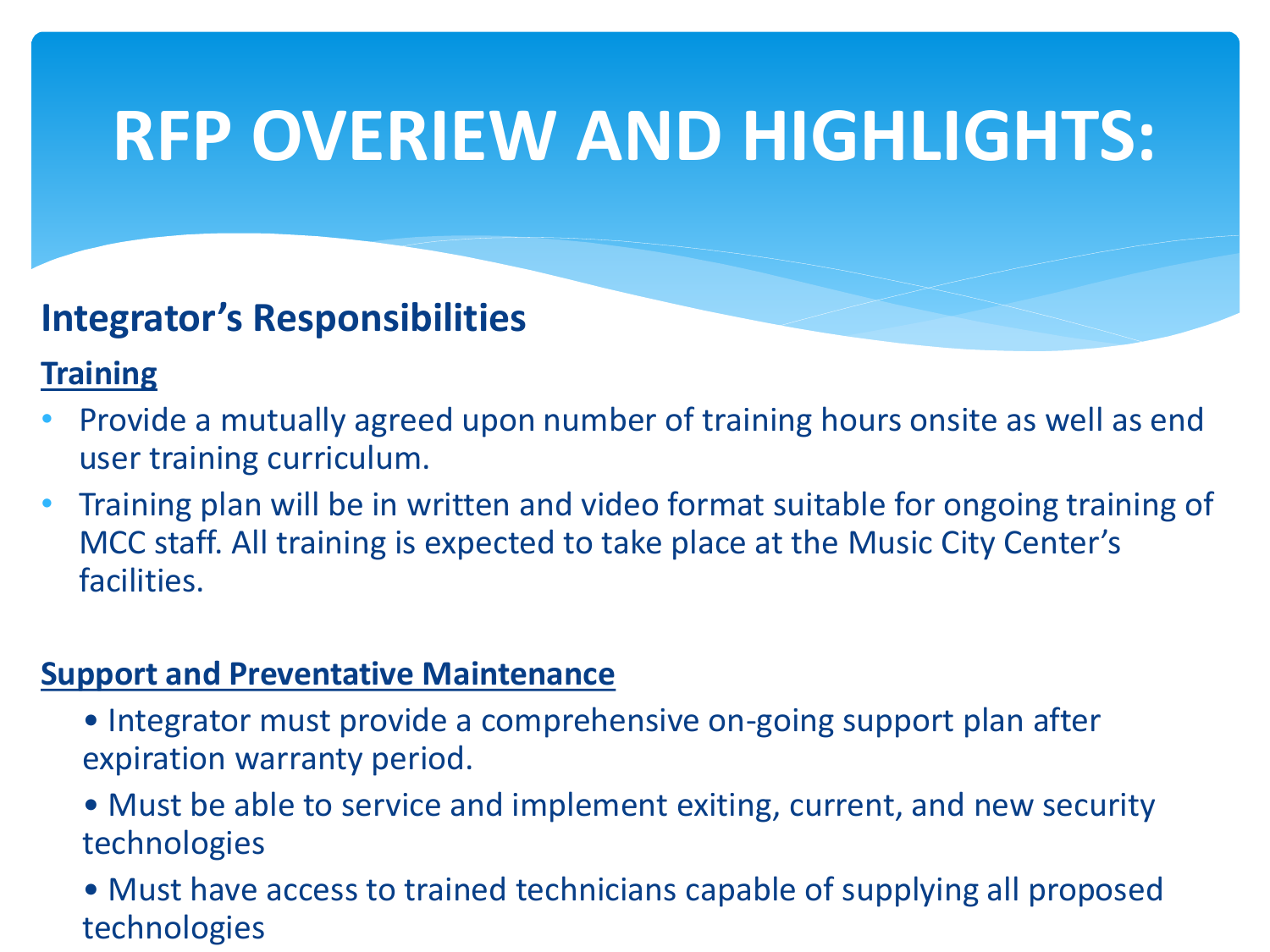#### **Integrator's Responsibilities**

• At no time will proposed products to be sole source or proprietary in nature. Integrator must have access to a wide array of security technologies that are open source

• Must be able to service the account post implementation and ensure that service, maintenance, and installations are performed by qualified and certified technicians

• Work with MCC on developing a short- and long-term capital plans for future security enhancement.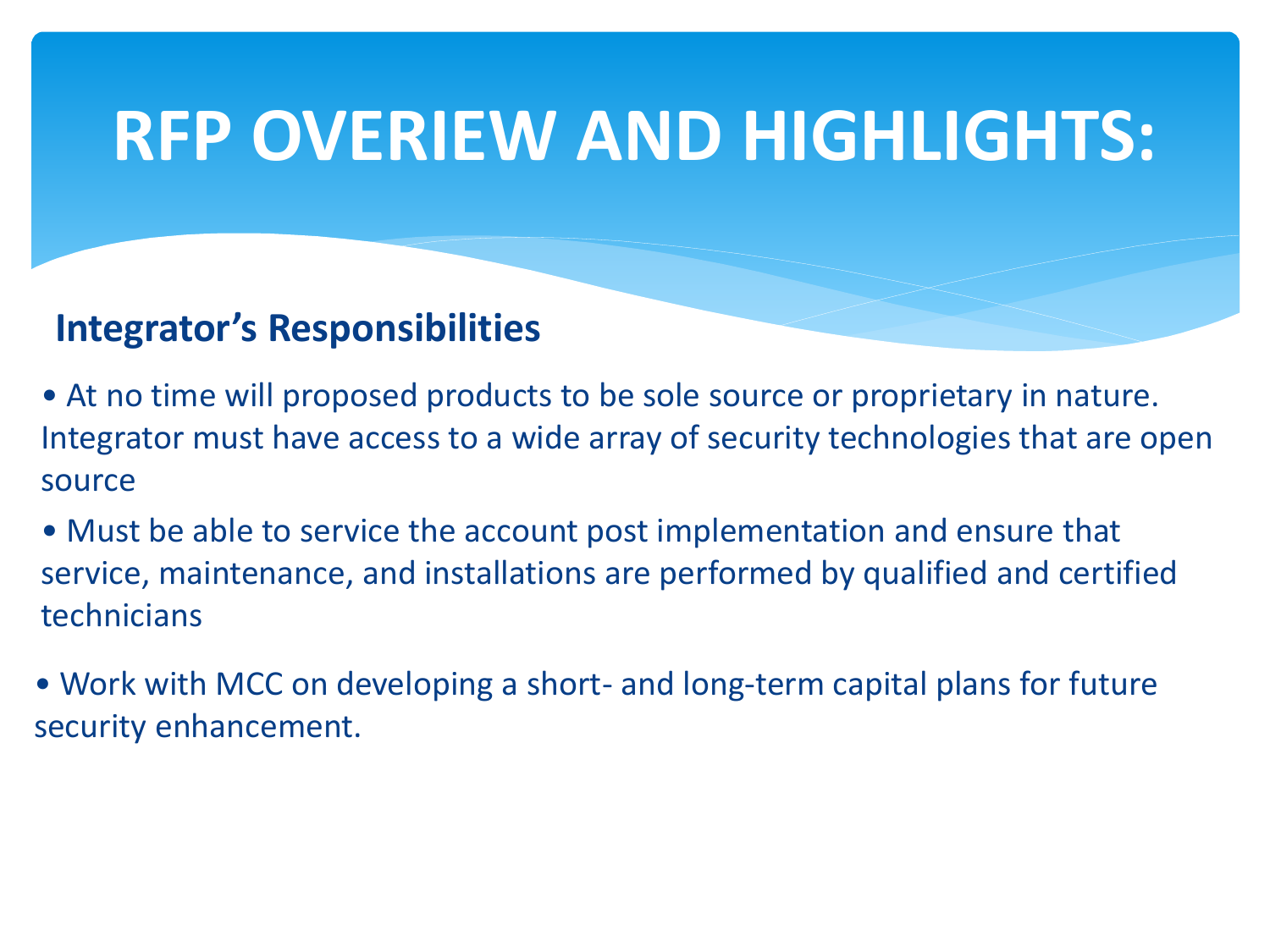### **COMMITMENT TO DIVERSITY**

It is the policy of the Authority to assist minority, women, small, and service-disabled veteran-owned business enterprises in learning how to do business with the Authority.

Furthermore, integrators are encouraged to maximize the usage of minority, women, small, and service-disabled veteran-owned businesses with respect to the install phase of this project.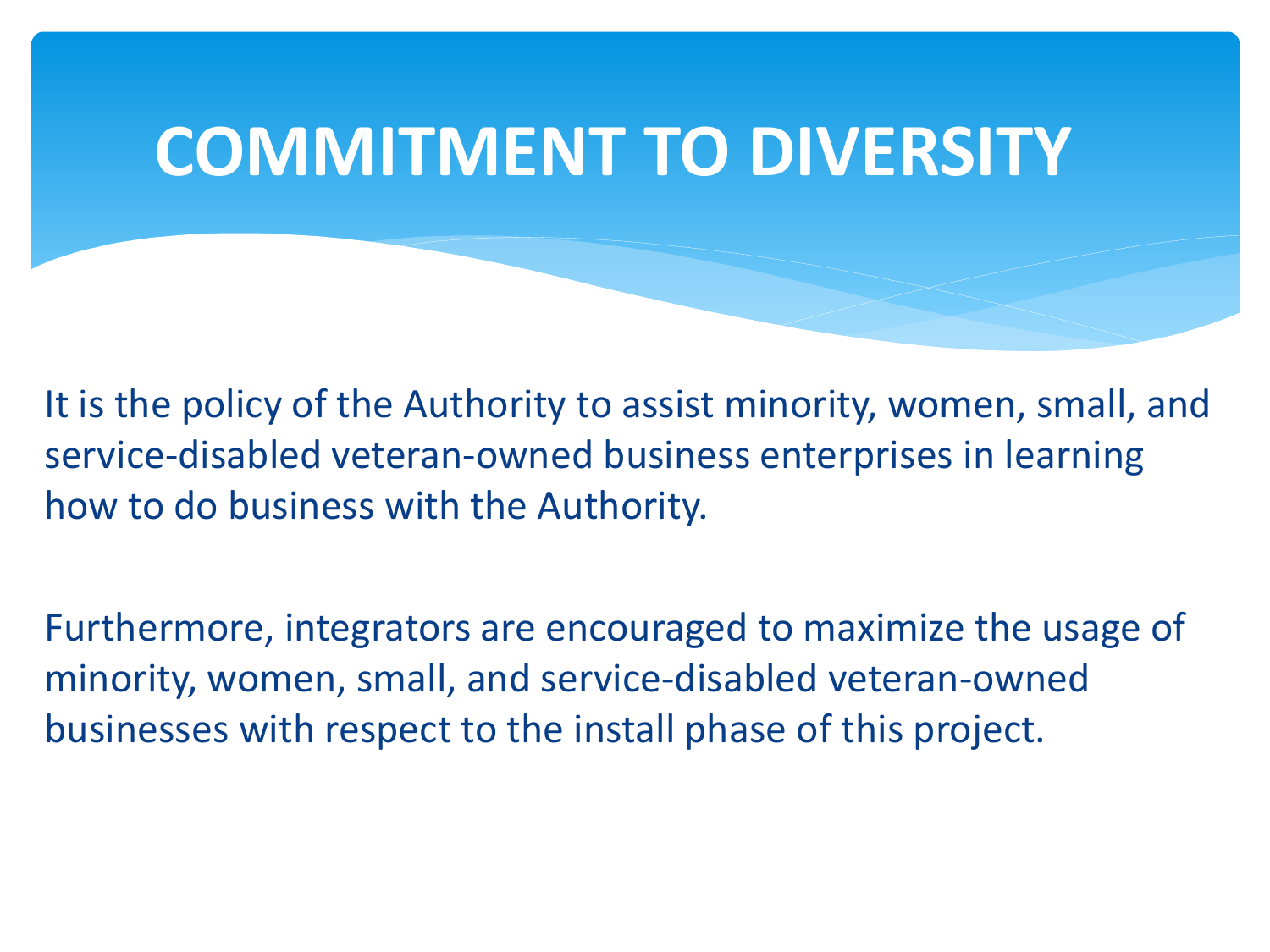## **IMPORTANT RFP DATES**

| <b>RFP Questions and Inquiries Due</b> | <b>April 6, 2022</b> |
|----------------------------------------|----------------------|
| <b>Responses to Inquiries</b>          | April 13, 2022       |
| <b>RFP Submissions Due</b>             | May 11, 2022         |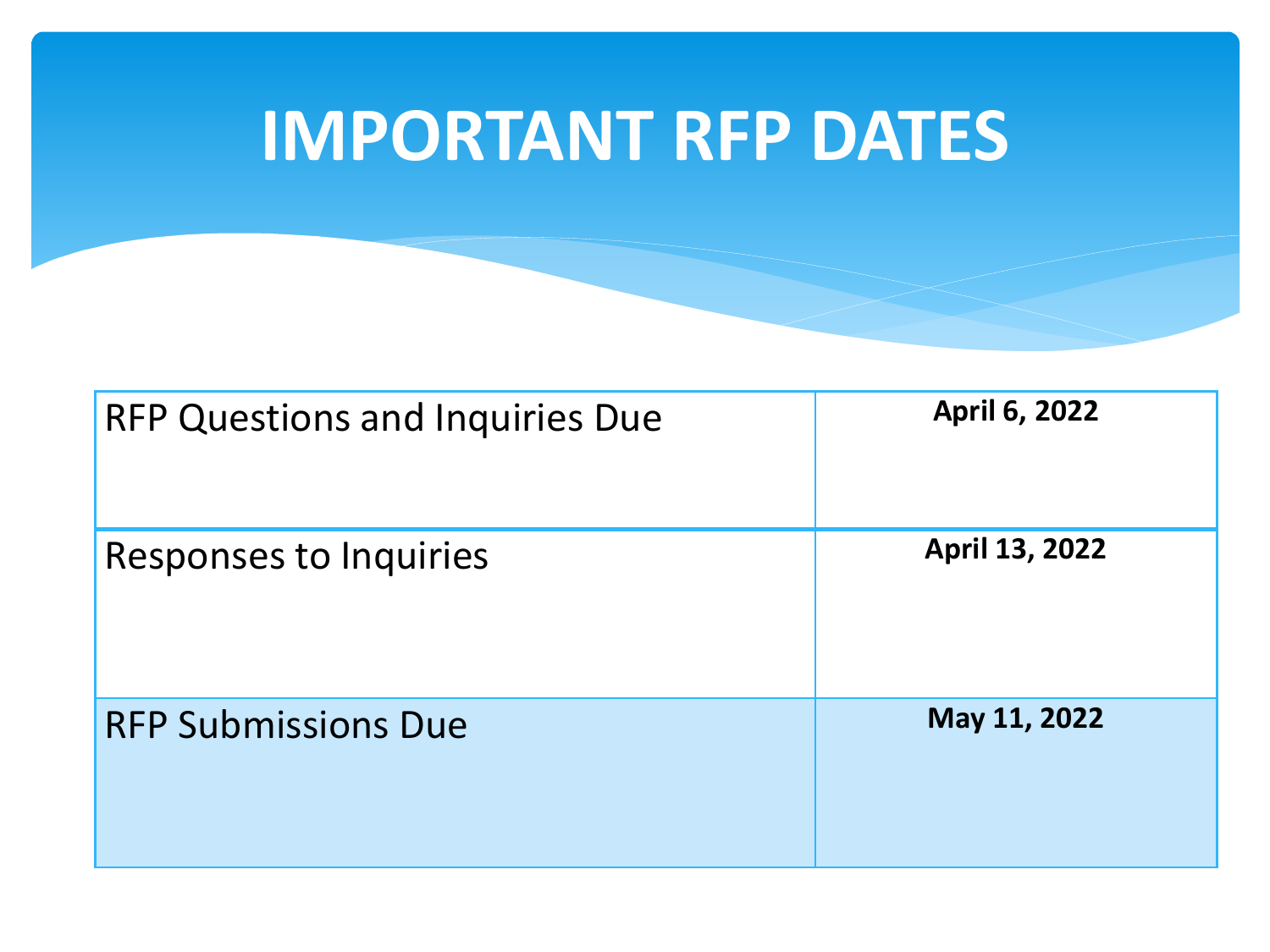#### **All submittals must be received by deadline - NO EXCEPTIONS.**

**Physical Copy:** Please submit one (1) original, eight (8) copies, and one (1) electronic copy of the complete proposal response including any attachments, on a WINDOWS PC compatible CD or flash drive (verify all files are on disc/flash drive prior to submitting proposal) of the following materials to the address set forth in Section V (D).

All text must be printed on single-sided or double-sided pages and includes the tabs (in order)

**Proposals submitted electronically (i.e. Email) WILL NOT be accepted.**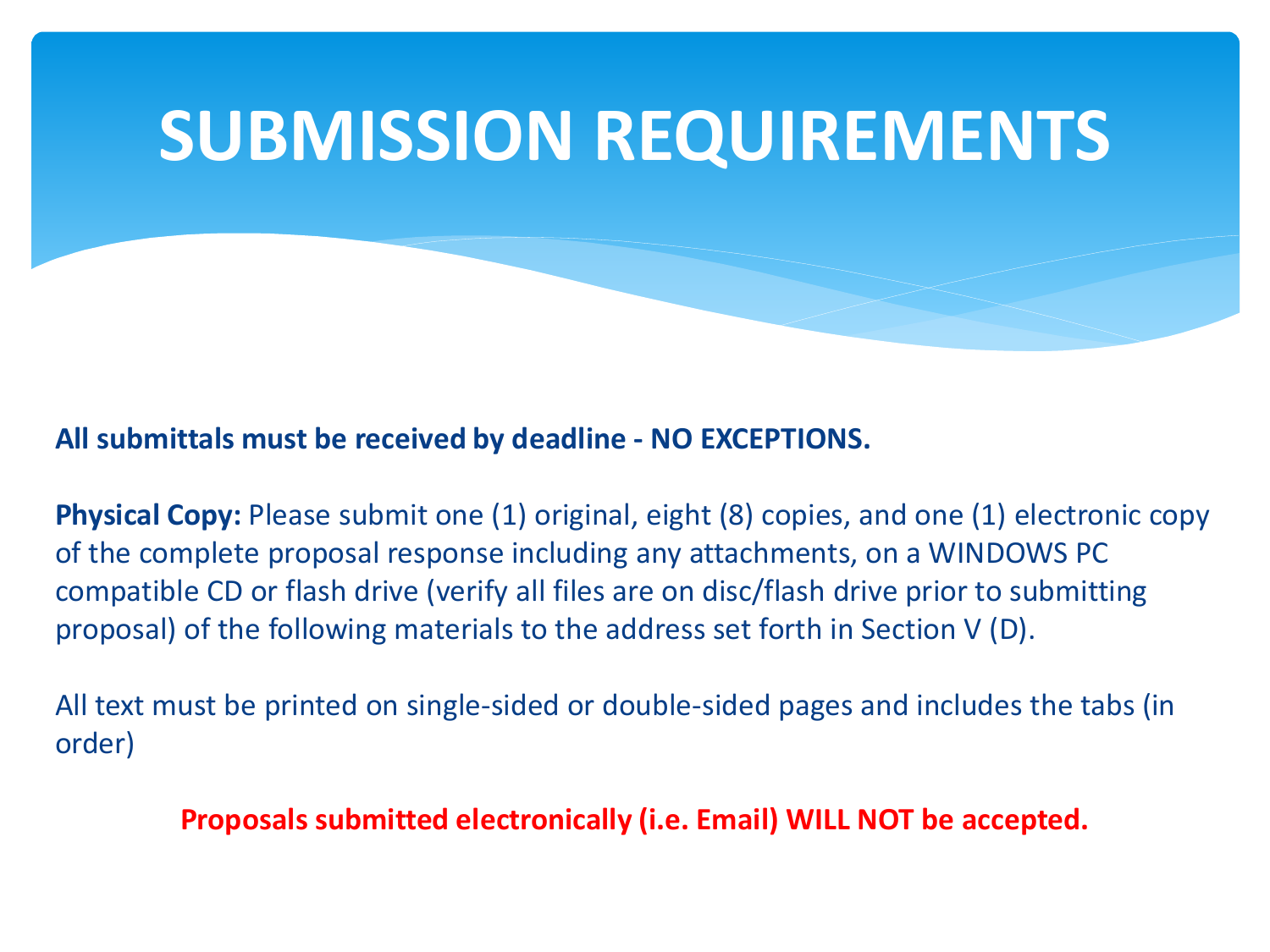Submissions can be submitted via hand delivery or sent by UPS or FedEx.

- **Hand/Courier Delivery Option:** Administrative Offices 600 Koreans Veterans Blvd
- **UPS or FedEx Option**: Music City Center House Docks 700 Koreans Veterans Blvd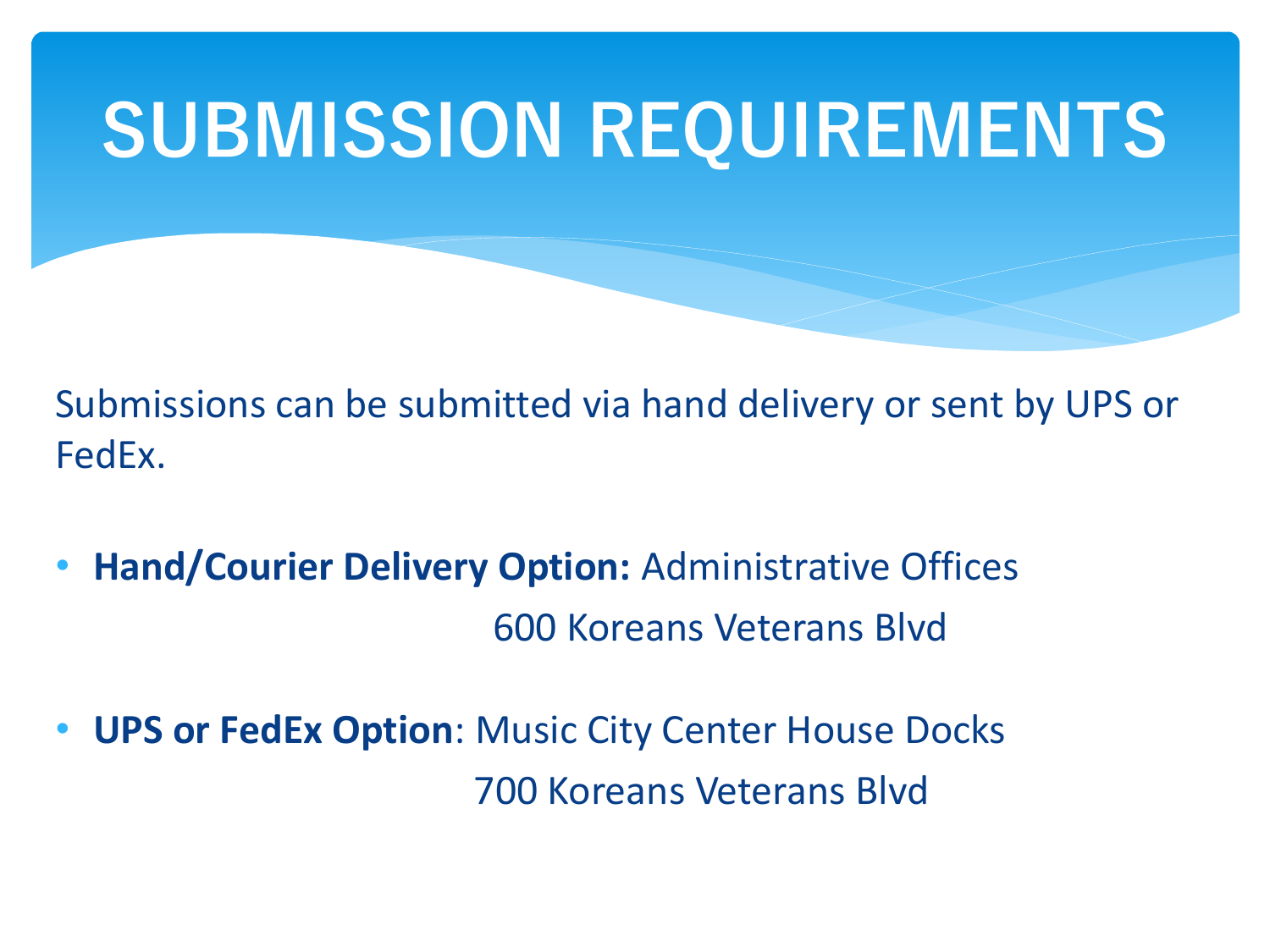- Read V F. Response Format, Requirements and Evaluation Criteria thoroughly
- No Electronic Submissions
- Include required amount of copies and electronic copy (i.e. USB drive)
- Organize tabs using dividers in order listed in RFP (can use own formatting)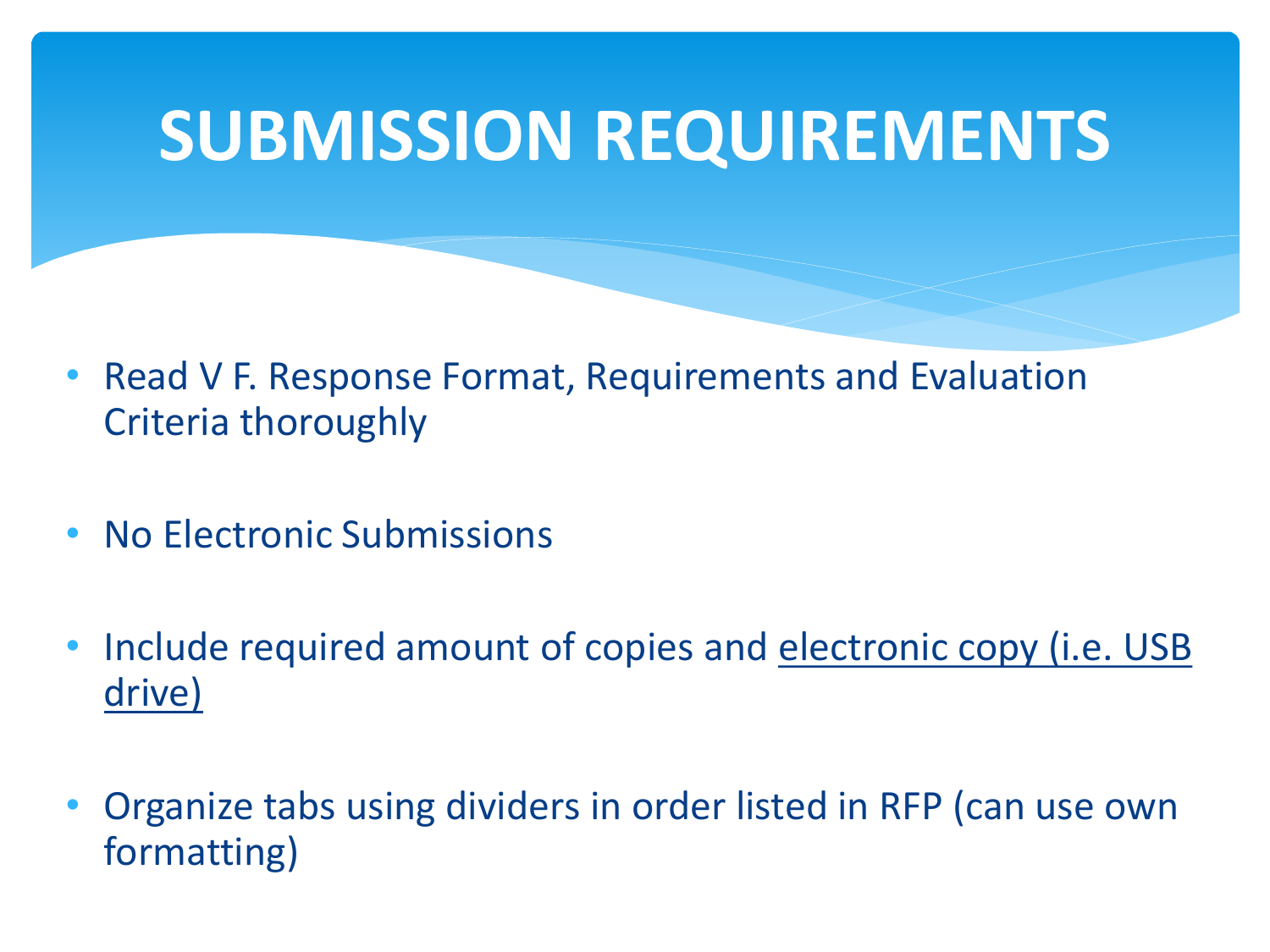- Read Section III. Diversity Plan thoroughly (10 pts)
- Required in all proposals:
	- **Covenant of Non-Discrimination (Exhibit A)**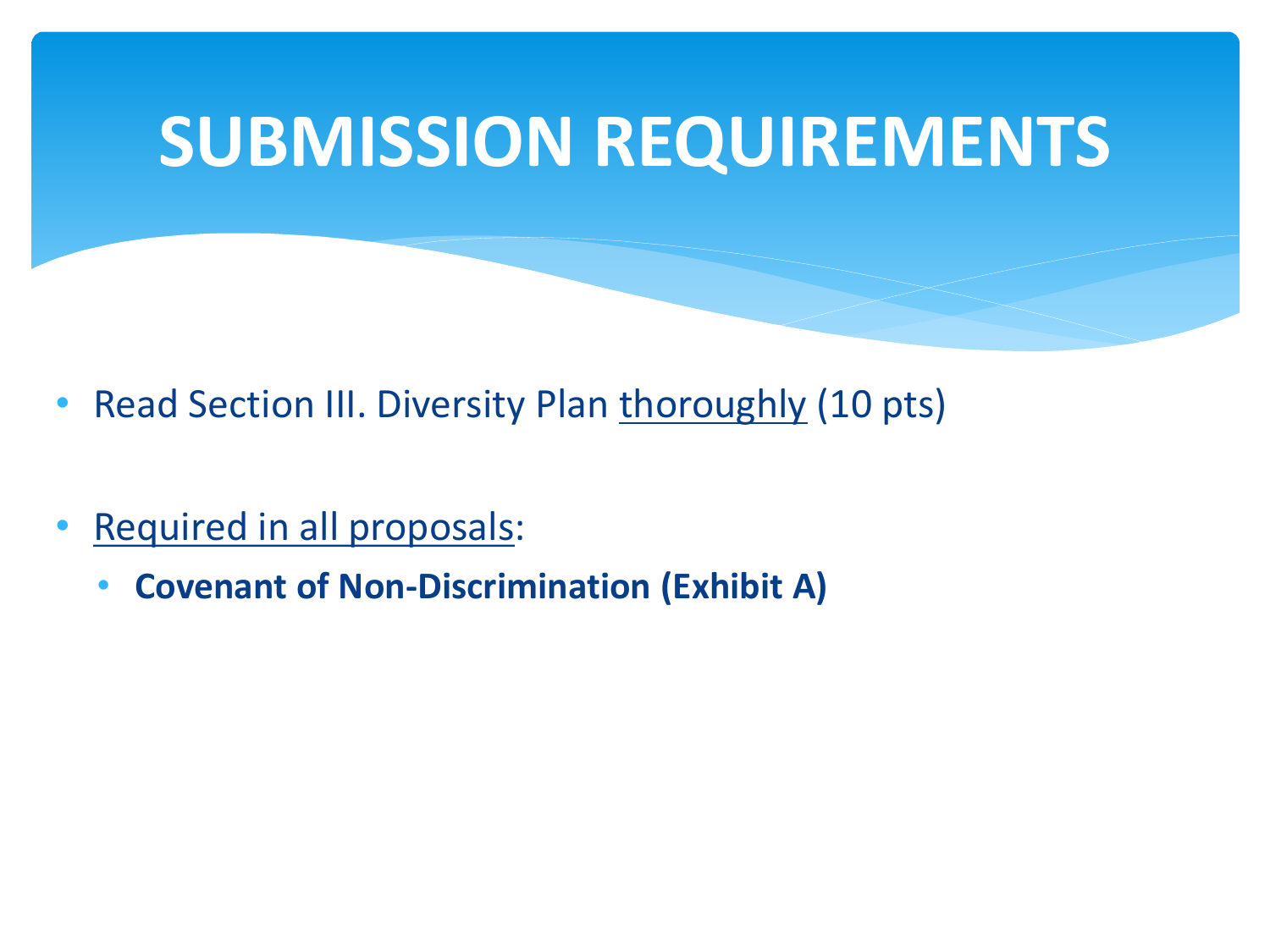## **EVALUATION CRITERIA**

• **Business Plan**

*Total points available for this criterion are 50 points*

• **Qualification of Firm**

*Total points available for this criterion are 30 points.*

• **Cost Criteria** 

*Total points available for this criterion are 20 points.*

• **Reference Projects**

*Total points available for this criterion are 20 points*

• **Diversity Plan**

*Total points available for this criterion are 10 points.*